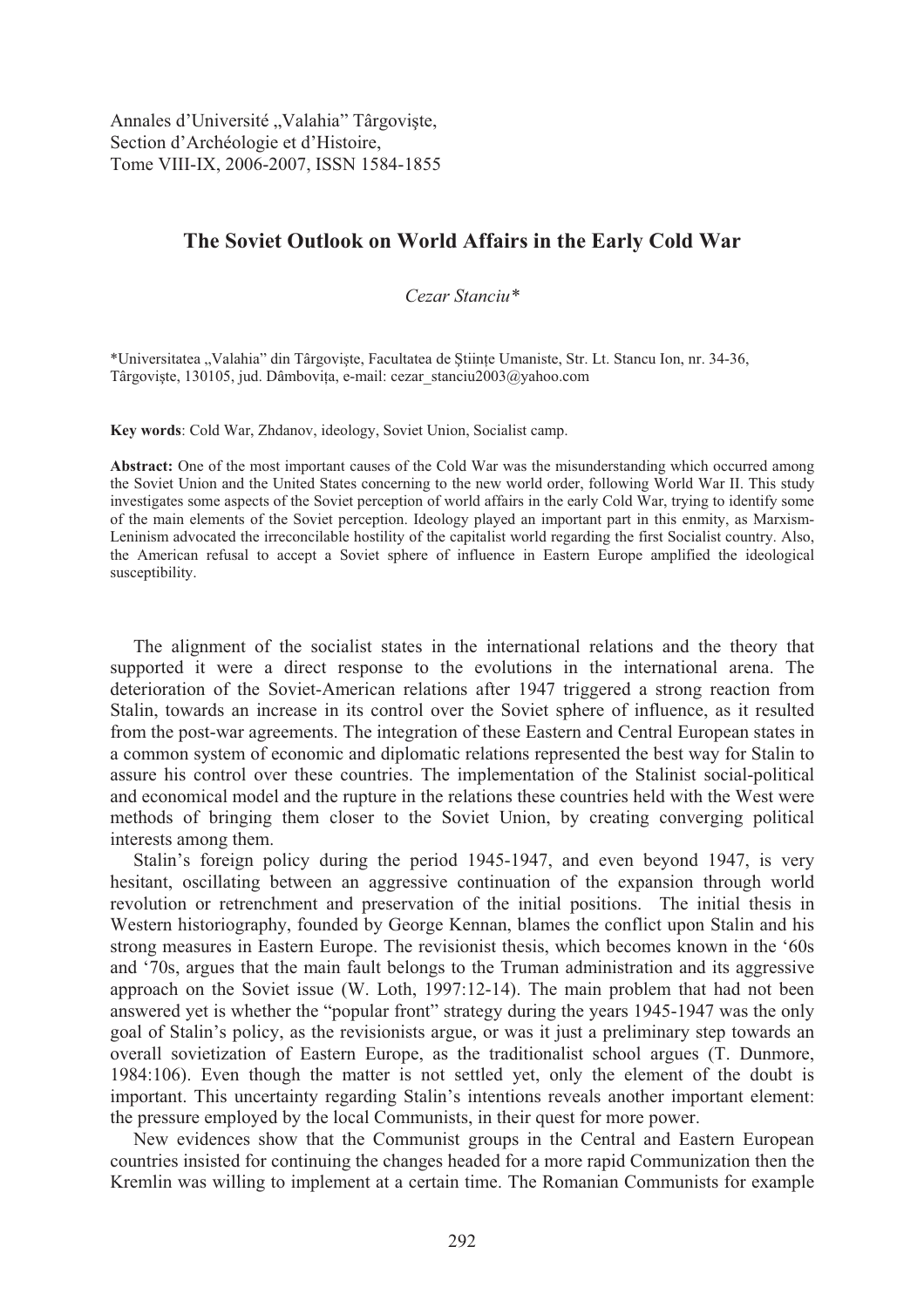were pressuring Moscow all the time about gaining more power, complaining about the anti-Soviet policy lead by the coalition governments of 1945-1947 (S. Beria, 2001:196). Another example is the Hungarian Communist Rákósi, who often expressed concerns at the Kremlin about his country's fate after 1947, accusing bourgeois plots and fascist forces that were planning to bring the Americans in Hungary after the peace (V. Zubok and C. Pleshakov, 1996:99). Some historians consider that such attitudes did represent at least one of the causes for the abandonment of the "popular front" policy in Eastern Europe (T. Dunmore, 1984:109).

 We will consider as alignment in foreign policy all the diplomatic practices of the "peoples' democracies" during the early years of the Cold War (1947-1956) in which all political actions in foreign affairs were merely supporting reflexes of the Soviet initiatives. Also, by theory of alignment, we shall define all the political and ideological explanations given by both the Soviet Union and the Communist elites in these countries, to the coordination between the "peoples' democracies" and the U.S.S.R. in matters of foreign policy.

 The Communist elites in these countries were dependent on the Soviet support due to a hostile environment, both domestic and international (S. Tănase 1998:37). This situation insured the control Stalin needed over them, so that these countries would carry out the functions required by the Soviet policy-makers. The main function was defensive and strategic, by creating a real "cordon sanitaire" in an opposite version from the traditional one, between the U.S.S.R. and the Western world, perceived by the Kremlin as aggressive (W. Loth 1997:99).

 According to Molotov, Stalin considered that the First World War paved the way for Socialism, the Second World War extended Socialism to other countries, establishing a system and consequently a third World War was going to erase Imperialism forever (F. Chuev, 1993:63). The best evidence for this conviction is Stalin's stubborn and determined policy towards the former Western allies. Stalin's diplomacy did not accept any compromise with the West, nor did it avoid any confrontation, just as if it wasn't expecting constructive results of any kind.

 The alignment in foreign affairs was both a consequence and an expression of this situation. The beginning of the Cold War, generally considered to be in 1947, generated a very difficult and perilous situation not only for the Soviet Union, but for the Eastern satellites as well. Most of these regimes had no international legitimacy due to the controversial way in which they obtained political power and stood no chance of winning a war or any kind of military intervention from the West. Therefore, the need for a political and military umbrella from the Soviet Union was an objective necessity. The aggressive character of the American and the Western policies towards these countries could only generate a reaction of solidarity among them (P. Nistor, 2006: 132). Also, their strict obedience to Stalin, whom they owed power to, generated a total subordination to Moscow in matters of foreign relations.

 A strong motivation of the compliant attitude towards Soviet demands was this lack of legitimacy and domestic support which threatened the very existence of the regime in its early years. For example, after signing the Romanian-Soviet Treaty of Friendship in 1948, Gheorghiu-Dej made a relevant statement when returning from Moscow. He explained that the Treaty is, among other things, a "heavy strike given to all those illusions, nurtured by reactionary circles from inside and outside of the country that the past regime might come back" (Scânteia, 1948:no.1044). So the regime expected from that Treaty an increase in its domestic authority and international prestige.

 The international situation of these countries was extremely difficult, since the former German allies were left with no economical relations whatsoever. Most of their external trade, as it was the case with Romania, had been bound for Germany and after the war there wasn't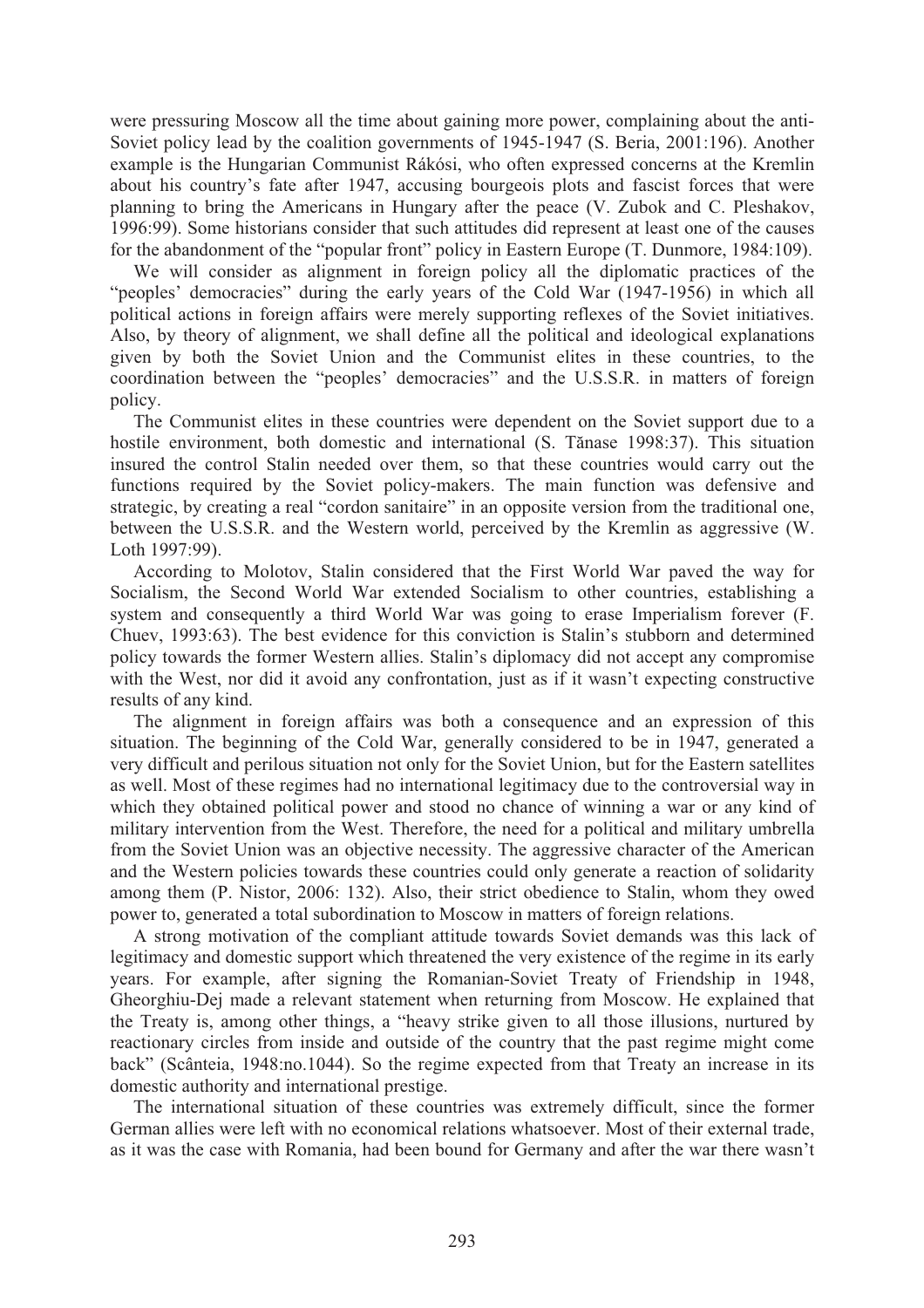any possibility to establish new relations with other countries, especially in the West, because of the conflicted international relations.

 After the signing of the Armistice in September 1944, Romania was able to develop economical exchanges only with the Soviet Union and became addicted to Soviet supplies of raw materials for the industry. In the first economical Agreement with the U.S.S.R., Romania strongly demanded materials like steel and cotton, in the absence of which the economy could not work (L. Betea, 1997:106). No other country was willing to do that, but Moscow offered to provide it without hesitation, due to political interests.

 At the beginning of the '50s, the basic premises of the Soviet approach on international relations were the aggressive expansion of the American capital that was using threats to war in order to accomplish its interests and rearming of Germany, as a basis for a future American-lead attack on the U.S.S.R. In the realist interpretation of international relations, these premises might be interpreted as resulting from the security necessities of the Soviet state, having nothing to do with the ideological framework.

 As had been proven recently, ideology did play a rather important part in defining these threats according to the Marxist-Leninist ideology. There is a separation between the objectives of the Soviet state, that are generated by its Marxist-Leninist thinking, and the means used to pursue these objectives, which are non-ideological. (N. Gould-Davis 1999:96). Ideology played a relevant role in asserting such a view, by providing the theoretical instruments to the policy-makers: the antagonism between capitalism and socialism, imperialism as a last phase of capitalism.

 This way, the ideology directed the long-term political thinking towards an ultimate confrontation, towards a preparation of that confrontation. In this scheme of thought, all compromises were temporary, meant to help the consolidation of the socialist world for the confrontation, as enounced by Lenin when it came to making one step back in the course of the revolution, in order to gain more power for a final assault. So the final goal of the Soviet policy, especially during Stalin, was to be ready for the confrontation, whenever it may occur.

 This is why the main priorities of the Soviet policy in regards to foreign affairs were the unity of the international Communist movement and the reinforcement of the Socialist camp (W. Hayter 1970:1). The effects in the diplomatic field were a continuous struggle to fortify the unity and homogeneity of the Socialist camp and the constant undermining of the Western projects in foreign affairs.

 As Molotov confessed a few decades later, during the Stalinist years, the Soviet Union was really preparing for war. Molotov's attitude in the '80s, looking back at his years as Foreign Minister, is very relevant to the political state of spirit which dominated the period after 1947. Molotov condemned Brezhnev's policy, as well as Khrushchev's, for insisting on peaceful coexistence. He found that to be wrong, arguing that the Soviet Union must always be ready for war. Stressing the need for peace makes the Soviet Union weak (F. Chuev, 1993:67).

## **The world according to Zhdanov**

 The starting point of the theoretical framework of Socialist alignment was represented by the first meeting of the Cominform, in September 1947 in Poland. Due to the evolution of the relations between the U.S.S.R. and the U.S.A., mainly Stalin's decision to boycott the Marshall plan, Moscow decided to strengthen its control over the Central and Eastern European sphere of interest. The decision was motivated specially by the conviction that this area was indeed threatened by the American expansion (V. Zubok and C. Pleshakov, 1996:125).

 It was one component of the containment theory, as described by Kennan, to try to contain the Soviet moves in Eastern Europe by supporting, within the possible limits, governments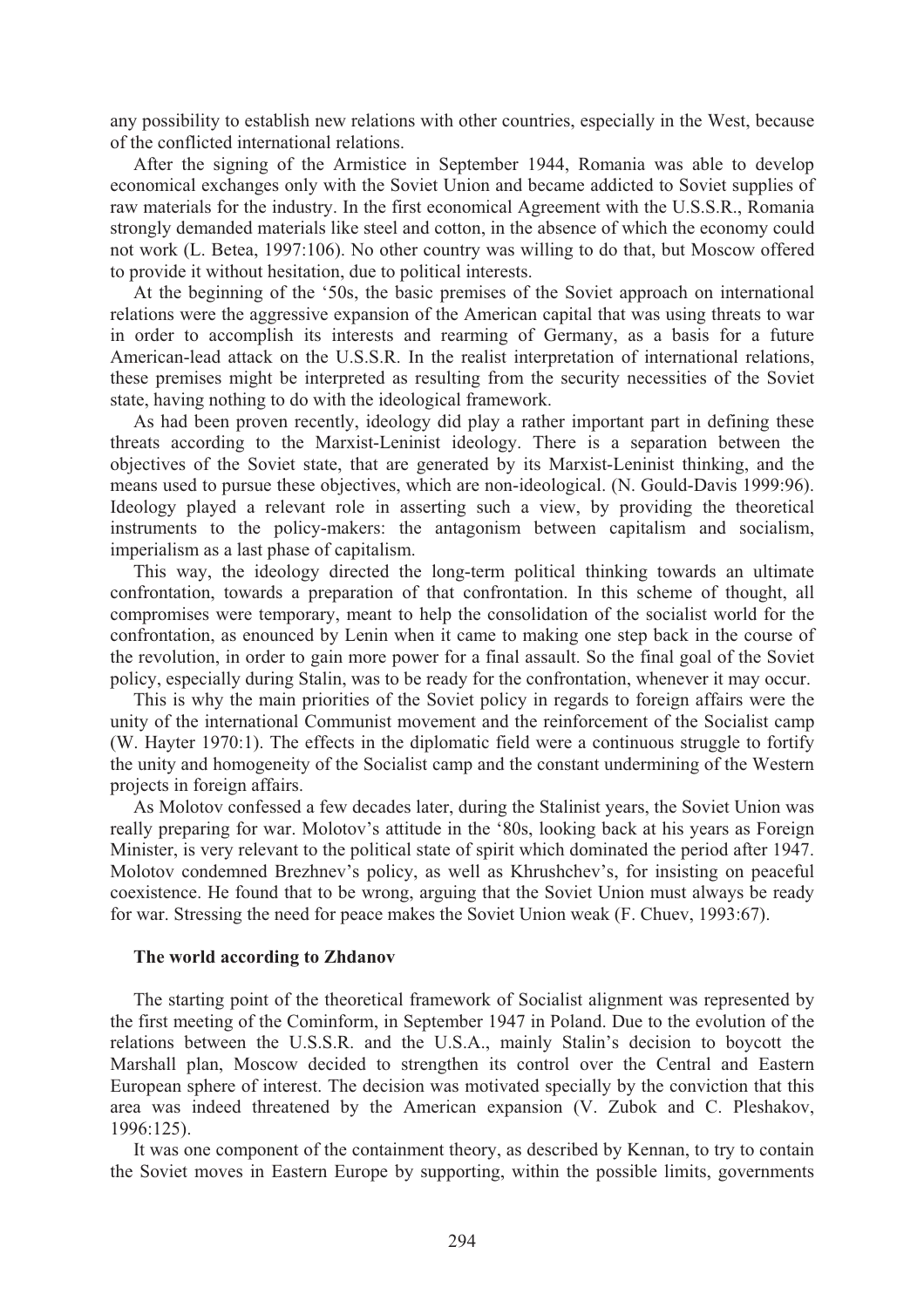that were striving to distance themselves from Moscow, to try to encourage "heretic" movements among the Eastern European Communists (J.L. Gaddis, 1982:46). The Czechoslovak initial decision to accept the Marshall plan was a matter of great concern for the U.S.S.R., in this regard. The 1947 Conference in Poland was a countermove to the Truman refusal to recognize the agreements Stalin had with Roosevelt.

 On that occasion, Zhdanov, on behalf of the Soviet Union, drew the political line in foreign affairs for all the Communist parties that participated at the meeting. Zhdanov enunciated the major directions in foreign policy from a conflicted and confrontational point of view, which left no space for debates or compromises.

 As Stalin's first collaborator at the time, Zhdanov, explained the Soviet interpretation on the evolution of the international affairs, by pinpointing the main threat to Socialism, that being the new orientation in the American policy pursuing world domination by economical and political means. The Americans, stressed Zhdanov, took advantage on the weakening of its foremost competitors in economic domination: Germany, Japan, France and Britain and is therefore emerging as the focal center of capitalism and imperialism. Its quest for domination is the most important menace to world Socialism and thus must be countered by strong and cohesive action and commitment to Socialism by all "democratic" states (A. Zhdanov, 1947:12).

 The interpretation said that the United States took notice of the fact that the Soviet Union and its allies are the main obstacles in their pursuit for domination, which is why removing Socialism in these countries is the primary aim in the American foreign policy. To insure the achievement of that aim, the United States is planning to rearm Germany in order to use it as the base for a future aggression against Socialism. This situation lead to a cleavage in world affairs, between what Zhdanov called at the time the "Socialist camp" and the "Imperialist camp" (A. Zhdanov, 1947:37-38).

 This dichotomist vision was going to be the main pillar in Soviet foreign policy making for the entire duration of the Cold War, shaping the U.S.S.R.'s relations with both its Eastern European satellites and the Western world. The countries in the Soviet sphere of influence imposed a very accelerated rhythm of transformations towards building Socialism in the Stalinist manner, producing what was later to be known as the "peoples' democracies" (Z. Brzezinski, 1967:74). At the same time, the tightening of the control meant removing the diversity in Socialist construction and complete subordination. This is why different centers of power or initiative in the "Socialist camp" became from now on unacceptable and consequently Tito's Yugoslavia had to be outcast (A. Ulam 1952:71).

 The bipolar division in world organization had severe consequences upon the relations of the Soviet Union with its satellites. This paper does not intend to describe the nature of a "peoples' democracy", as it is known from previous researches nor to do a timeline of the evolutions, but to show the way the world affairs were seen from inside the Communist world. The vision on world affairs was the product of the structural organization in the "Socialist camp" and of its functionality.

 The "camp" (Socialist camp) in foreign affairs was a form of organizing interests and actions, and also a source of diplomatic conduct on the world arena. It is a structural organization, in which the states are replaced, in foreign policy making, by a supra-national center of power whose key objective is preserving its own integrity and propagating its type of political regime. There is a relation of center-periphery between Moscow and its allies, where there were only two levels of hierarchy: the Kremlin leaders chasing ideological aims by non-ideological practices, and the satellites, subordinated to that chase and at the same time, instruments of it (D. Cătănuș, 2002:213).

 The concept itself is the result of the bipolar cleavage in the world, because the most important element of cohesion was the threat. There is a threat of Western or Imperialist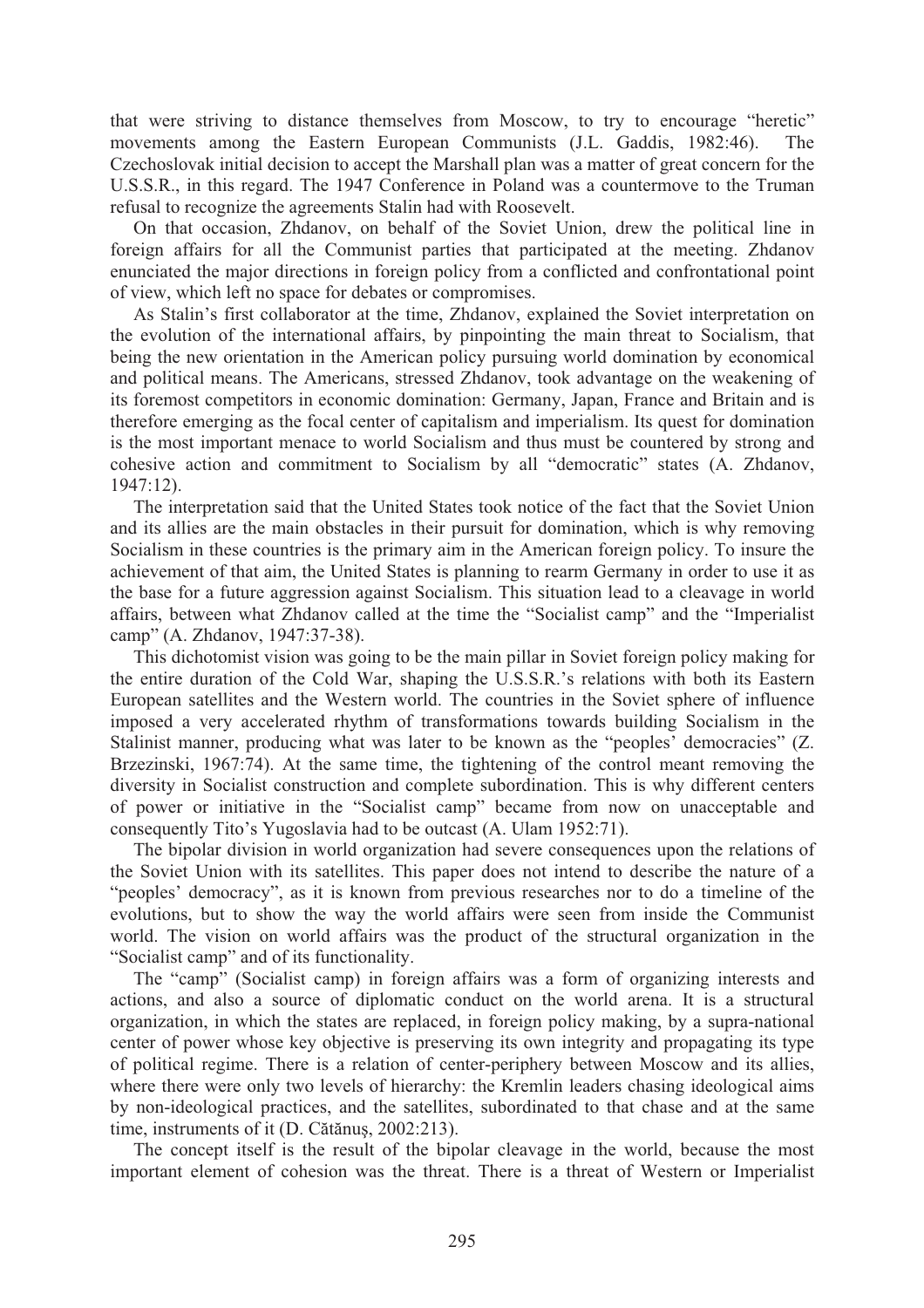aggression which mobilizes energies and actions and increases the intensity of inner connections. Also, these connections are strongly amplified by the complete subordination between the Communist elites in the satellite countries, on one hand, and Stalin with the Soviet elites, on the other hand.

 This bipolar organization in world affairs made necessary a great unity and solidarity, discipline not only within the party, but also in the relations different parties had with each other. The formula for this unity was double: formal and informal, usually the last was prevailing. The informal mechanism of control and decision consisted of direct consultations between Stalin and the Eastern European Communists. They were also under a constant supervision from the Soviet ambassadors in the respective countries and other structures of N.K.V.D. which penetrated different local institutions (Z. Brzezinski, 1967:116-117). The formal mechanisms were the meetings organized once in a while either at party or at state level. These multi-lateral meetings were rare, though, because Stalin found it much easier to manipulate people in bilateral meetings, when the opponent was alone with Stalin. Such psychological methods were quite common with Stalin and proved effective (R. Medvedev, 1991:189).

 The Soviet bloc had a concentric structure, in which Moscow acted as a nucleus. The Soviet Union mediated the relations among the "peoples' democracies" and the direct relations among these countries were only bilateral, without any form of multilateral cooperation (L. Ghibianski, 1995: 254). This system was intended to secure the Soviet control over its allies.

 Because the feeling of the threat is so important in the survival and perpetuation of the structure, there can be observed a partition between the real danger, as seen by the policy makers, and the imaginary danger, endorsed by the propaganda. This last one was meant not only to mobilize energies, but also to help create a climate of insecurity and fear necessary for the domestic consolidation of the regime (H. Arendt, 1994:617-618). The Communist regimes organized a very intensive domestic propaganda against the "Imperialist intrigues" blamed of inciting to war, in order to create a continuous feeling of a danger, meant to justify the mobilization and complete control over the society (L. Tirău, 1993). The "vigilence against Imperialism" was the main theme of local propaganda in all Communist countries. Such a public position was in strong connection with the limitations of civil liberties and the abuse of human rights. The perpetuous feeling of threat justified the extreme repressive measures of all Communist regimes (R. Levering, 1988: 55). The method was applied by Stalin in the late '30s, during the Great Purges and was transferred to the Central an East European regimes.

 According to Zhdanov's short but explicit analysis, the cardinal purpose of the Imperialist camp was to strengthen imperialism, to hatch a new war, to combat Socialism and democracy and to support reactionary and anti-democratic pro-fascist regimes and movements everywhere. On the other hand, the Socialist camp pursued resistance to the threat of new wars and Imperialist expansion, the growth of democracy and extirpation of all vestiges of fascism (A. Zhdanov, 1947:16-17). These definitions were actually directions both for propaganda and for foreign-policy makers; the first meeting of the Cominform established a series of rules in the interpretation of international affairs that were to be assumed by the local **Communists** 

In relation to the Soviet policy, the task assumed by the "peoples' democracies" was not only to emulate the Soviet initiatives but also to anticipate them (A. Ulam, 1952:56). The climate of danger demanded discipline inside the party, as well as in the relations among different parties, under Soviet leadership. The theories publicized by the official press and propaganda stressed the idea that the Communists must be united in their fight against the Imperialists, because any misunderstanding or discrepancy would only bring benefit to the "enemy" (Z. Brzezinski, 1967:80-81).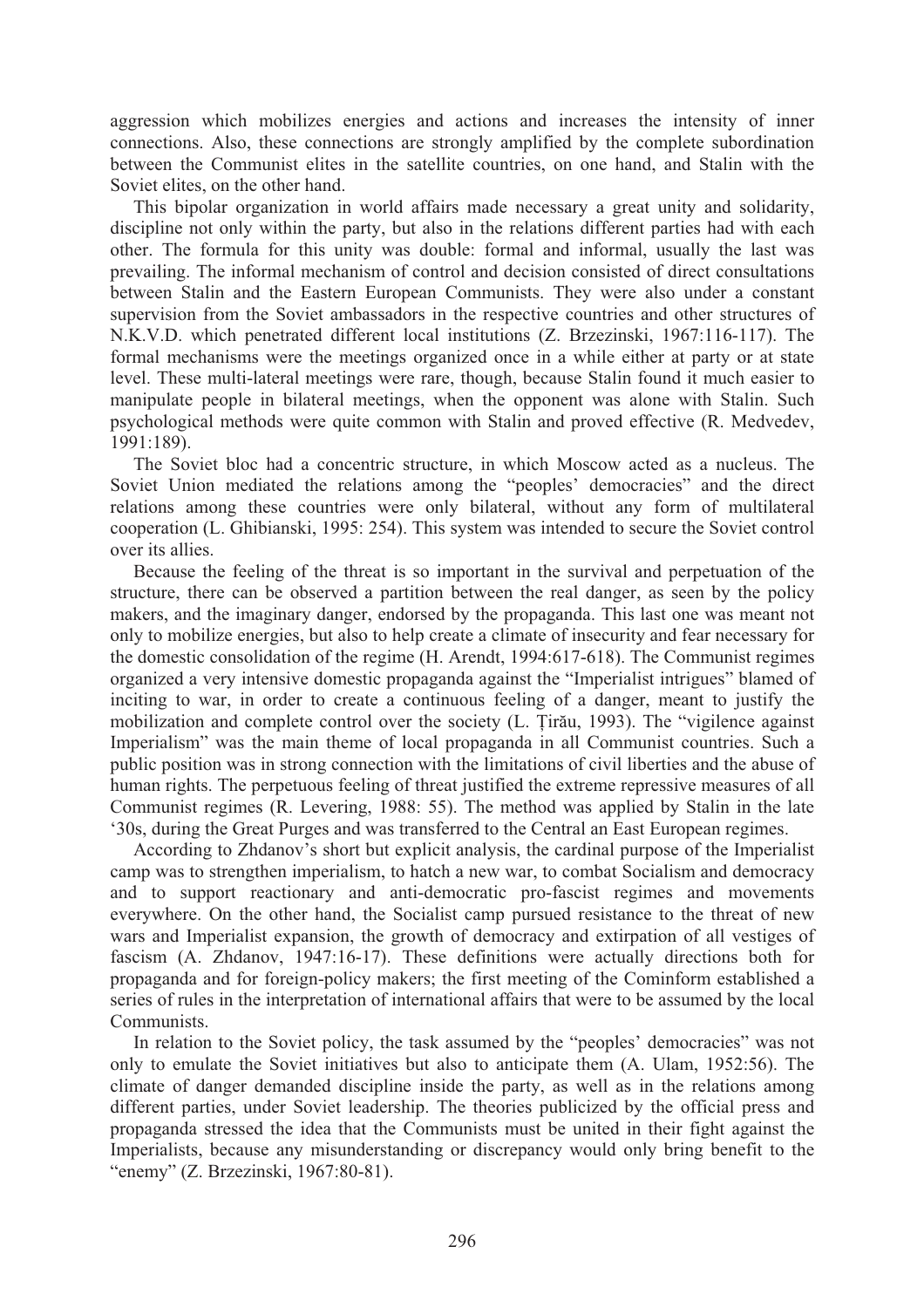The expelling of Tito was a sufficient proof for anybody that differences of ideas will not be tolerated. Even more, the obligation to consult the Soviet Union upon any initiative in foreign affairs was included in the bilateral treaties signed by all the "peoples' democracies" with the U.S.S.R., which was planned to offer a juridical base for eradicating any independent action. Therefore, foreign policy in all these countries became only a reflex, a reaction to the Soviet positions (D. Cătănus, 2002:213).

### **Defending the conquests of the proletariat**

 The party press and all organs of propaganda constructed a frightening image of the menace represented by the "Imperialist intrigues" meant to bring war. The party depicted itself as the avant-garde of the proletarians, leading them towards progress through Socialism, in a supportive and determined social framework, where everybody worked hard and made sacrifices for the common cause. The Imperialists were the primary enemies, because they were seeking to obliterate the revolutionary achievements of the proletarians, in order to gain back the previous positions they held through which they would continue to exploit the working people (A. Pauker, 1951:22).

 The threat is regarded as a social and economical one, aiming to mobilize the society towards the construction of socialism. The defense was not seen as military, because that would arouse a nationalistic behavior. As the party explained, the defense against the Imperialists could only be done by two methods: improving and accelerating the revolutionary conquests of the workers in the field of the Socialist construction and also by an unreserved friendship with the Soviet Union (Gh. Gheorghiu-Dej, 1948:6-7).

 A new definition of patriotism emerges from this approach: patriotism is emptied of its national and ethic content, being replaced with a social meaning. The proletarians have common interests all around the world and because of that there can be made no division on nationalistic criteria. The Communists are the real patriots, because they fight for the good of the "people" (meaning the proletariat), and not for the good of the nation which was nothing but a bourgeois concept meant to divide the proletarians all over the world and help the exploiters (Gh. Apostol, 1951:20-21).

 The Marxist concept is used here primarily not for the purpose of uniting the proletarians world-wide in their fight against Imperialism, but in order to create an artificial structure of ideology in which patriotism can receive new values, closed to the regime's interests. This version of patriotism – socially motivated – although is a unifying concept in the Marxist view, it is used here for a defensive purpose, in order to generate a political solidarity around the party. The mechanism is still one of delineation, as in nationalism and this is the main fault of the theory, which provides its anti-Marxist orientation.

 The ultimate function of such theories results from the foreign environment, where the regime had no international legitimacy and – given the large chances for a future confrontation – had to be able to rely upon the population. It is a solidarity-building process that aims at endowing the party with domestic and international legitimacy.

 A continuous struggle must be carried out, according to party propaganda, on the way to securing the "revolutionary conquests" of the people. In order to prevent the Imperialists from undermining these conquests, all enemies inside the system must be removed. It was a feature of all totalitarian regimes to blame inside plots, real or imaginary, so that repression would be much easier. The enemy was most of the times somewhere inside, infiltrated, trying to bring down the revolutionary progress. It had to be identified and uncovered to the people.

 The inside enemy was usually of bourgeois origin or fascist and it acted by corrupting people with weak ideological beliefs. These elements embody the footholds of the Imperialists and are looking to destroy the peoples' democratic regime, as the propaganda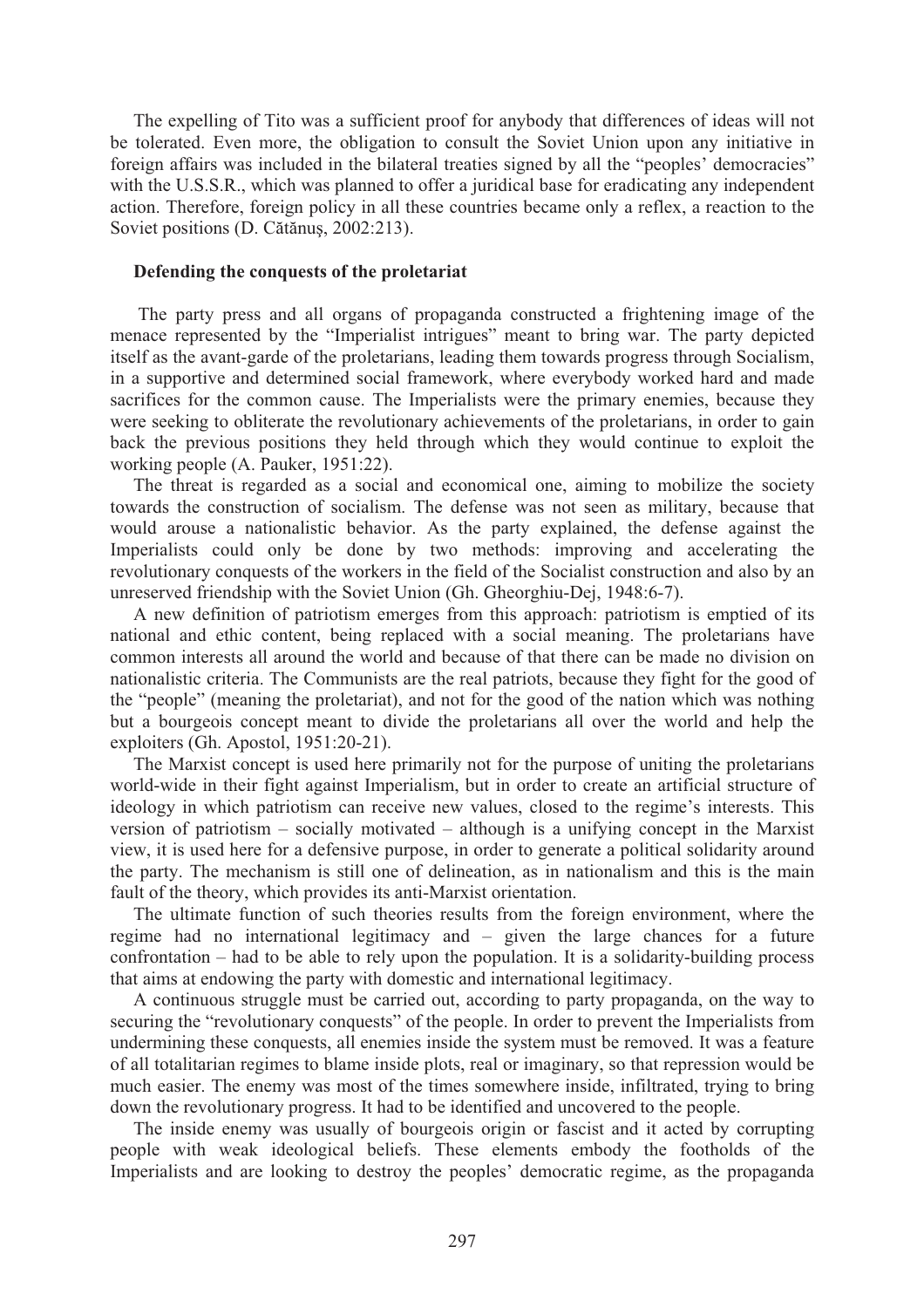explains. This is why the best method of outmaneuvering the Imperialist plots is to uncover the enemy and bring him to the peoples' justice (Gh. Gheorghiu-Dej, 1951:8-9). The spyfever in the Communist countries is well-known and is an illustration of this interpretation.

 The theory does have a strong element of truth, because given the weak support enjoyed by these regimes, the best way to attack the party was to exploit the social frustrations inside, just as the radio stations in the West did, like "Voice of America" or "Free Europe". Nevertheless, this is an expression of the realities on the international scene.

 The break with Tito offered a new theoretical excuse for a "witch hunt", since titoist elements and spes had allegedly infiltrated the Communist parties, planning along with fascist circles a return of the former bourgeois regime. For that purpose, the titoist spies were using the same chauvinistic and reactionary elements to undermine the party from within, in an attempt to rip these countries apart from the Socialist camp (A. Duma, 1951:13).

 The construction of Socialism in all "peoples' democracies" could only follow one pattern: the Soviet one, otherwise it would represent a "deviation" from Marxism-Leninism towards nationalism and that serves the "class enemy". According to the argument, the Soviet Union had experimented for the first time a Socialist revolution and was the first to assume the difficult task of constructing Socialism. Therefore, the Soviet experience is unvaluable. It contributes to the treasure of Marxism-Leninism through its immense practical experience. Consequently, all Communist parties must follow without hesitation the exact political pattern as the Soviet Union, in order to reach the same goal. This process is called "bolshevisation" of the Communist parties (E. Burdjalov, 1948: 8). The ideological justification serves well in offering a disguise for Moscow's hegemony, on one hand, and for preventing any disobedience among the new Communist elites in Eastern Europe, on the other hand.

 As can be observed, the alleged reason of the subordination and alignment as well as their ideological background had a deep defensive connotation, the guarding of "revolutionary conquests" of the working people. In this ideological framework, any resistance or opposition was seen as serving the enemy's interests. It is the Jacobin perspective of War Communism which is implanted in the entire sphere of Soviet influence in order to dissimulate the hegemony.

 In condemning the little-bourgeois elements and trying to build a proletarian solidarity, the parties in the "peoples' democracies" were emulating the Soviet model of the anticosmopolitan campaign, which started at the end of 1948, after the removal of Zhdanov. The Stalinist-lead critique of cosmopolitanism identified any positive reception of any Western idea or reality as betrayal and anti-patriotism. Large articles in "Pravda" and "Literaturnaya Gazeta" voiced virulent critiques against such positions, mainly in the literary field, and had strong echoes in the press of the "peoples' democracies" (W. Hahn, 1982:119-120). The negative attitude towards anything Western, although taken to the absurd limit in Stalinist fashion, was nothing but a symptom of the enmity between the two sides of the political world.

#### **The German threat**

Germany was one of the most important sources of hostility between Moscow and its former Western allies and gave rise to some of the most intense episodes of animosity in the international relations in the first decade after World War II. The failure to reach an agreement between 1945 and 1947 and the decisive policy conducted by the United States in the Western zone of occupation determined negative reactions from the Soviet Union.

 Germany emerged as a problem in a larger context, concerning the American involvement in Europe in the post-war years. As a source of technology and also as a possible aggressor, Germany was the main pillar of Stalin's policy towards Europe. His special interest in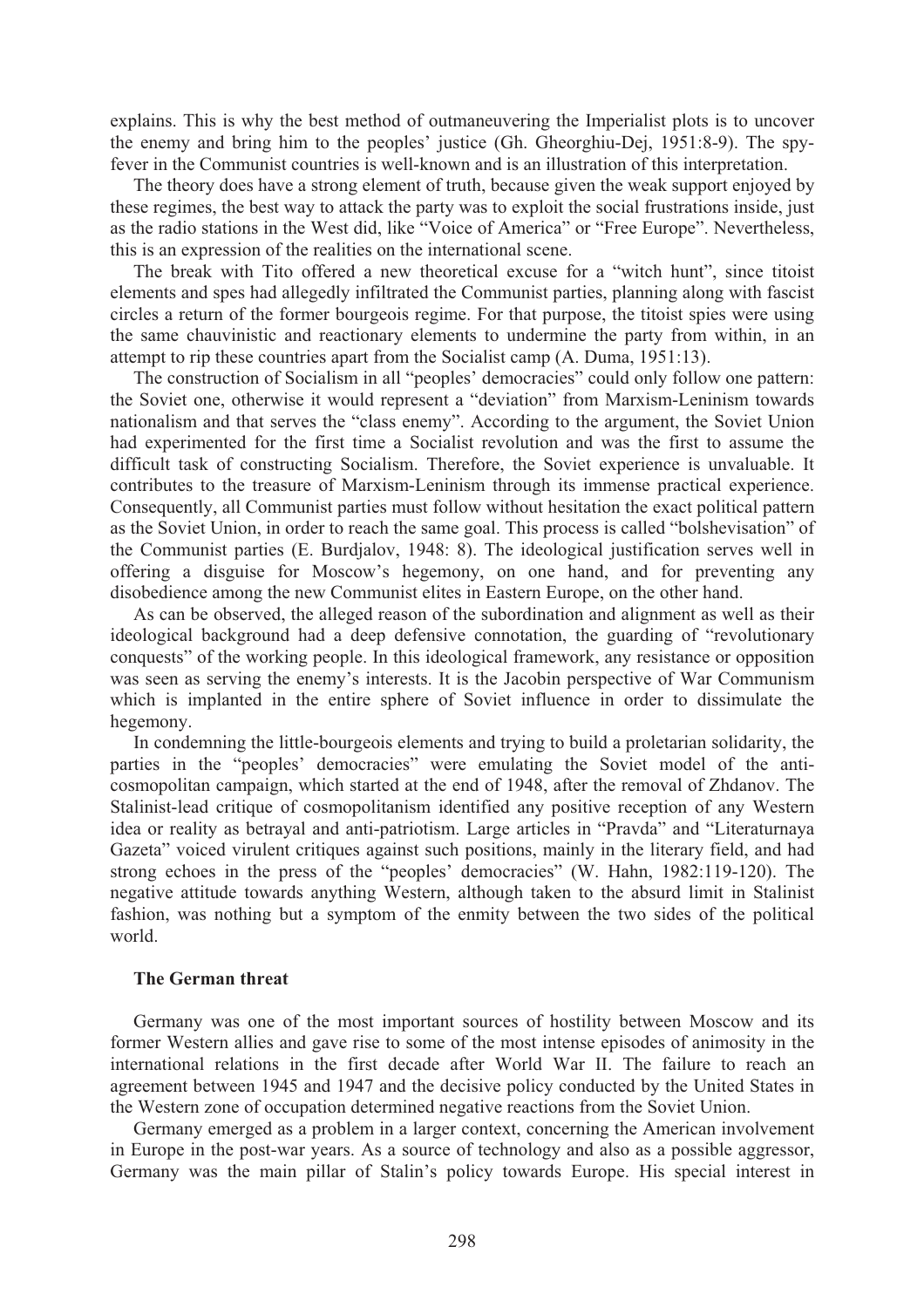occupying Germany or receiving a part of it in the Soviet sphere of interest was not expressed prior to 1945. It only became relevant when the Truman administration proved beyond doubt that the United States will not allow the Soviet Union to handle the post-war arrangements in Europe without American participation and that Europe, specially its Western part, did represent a subject of great interest to Washington.

 The Kremlin saw a possible menace in a future long-term cooperation between Europe and the United States. The question was if Europe will work together with Moscow for a peaceful political arrangement in the style of the nineteenth century "concert of powers", or will it work with the Americans for that, which would inevitably bring a loss of importance on the part of the U.S.S.R. (S. Beria, 2001:195). When the Marshall plan was announced, Moscow considered that it was an indirect answer.

 Even during the war, the Soviet Union anticipated that Europe will be confronted with a deficient production and insufficient capital, while the United States will have an excess. This situation contained the inner threat of an American domination in Europe, which would compromise a peaceful cooperation between Moscow and Western Europe (W. Loth, 1997:40). The Marshall plan confirmed that assumption.

 The unification of the Western zones of occupation and the Marshall plan for reconstructing including Germany were seen as the ultimate danger from the U.S.A. For the Soviets, this chain of events was the primary cause in the decision to tighten the homogeneity of the Eastern European security belt; the second decision at the time was also to prevent the formation of a European-American block: the Italian and French Communists were invited as well, to the first Cominform meeting (F. Constantiniu 1998:113).

 Germany was the very core of this rivalry. Placed in the center of Europe, at the contact between the Soviet sphere and the American influence, it was going to be a base for a future aggression, in the Soviet mind. One of the most developed industrial areas in Europe and a technological citadel for Nazi Germany – the Rhine land – was also positioned in the Western zone. The American positions in Germany were very dangerous because the area was so close to the Soviet Union and Moscow could never feel secure with enemy forces stationed near by, especially since Germany had been the source of two attacks on Russia, in less then a half of century. After the war, Stalin considered himself entitled to certain security arrangements regarding Germany, recognized to him during the war years, but "forgotten" by the allies later on (V. Zubok and C. Pleshakov, 1996:98).

 The most important aim of the Soviet policy in Europe was therefore to prevent the reinforcement of the American positions there. Germany, as Zhdanov warned in 1947, was the strongest hope the Imperialists held for striking into the "democratic" countries, by taking advantage of its geographical position and technological advance. In the Soviet interpretation of the situation, the Truman administration did not trust Britain and France because of the strong advance of the Labourists and Communists. Germany, in this respect, was a trustful partner (A. Zhdanov, 1947:37-38). This interpretation finds a support in the ideological framework as well, if we consider the fact that both Imperialism and Fascism are seen by the Marxist-Leninist ideology as final phases of the same economical order, which is capitalism.

 Stalin was also afraid that the perpetuation of the German division would arouse nationalistic ideas among the Germans. Just as one century earlier, Bismarck used the militarist solution to unify the country against the will of the Great Powers, the division might give rise to a similar policy sometime in the future. This is why he hesitated in implementing rapid Socialization in Eastern Germany; he preferred a united and neutral Germany to a Socialist, but divided one (V. Zubok and C. Pleshakov, 1996:50).

 To counter the peril, Moscow used the "peoples' democracies" in order to build a front of anti-rearming in Germany. It is relevant that all treaties of friendship and mutual cooperation signed between the Soviet Union and the "peoples' democracies", as well as the similar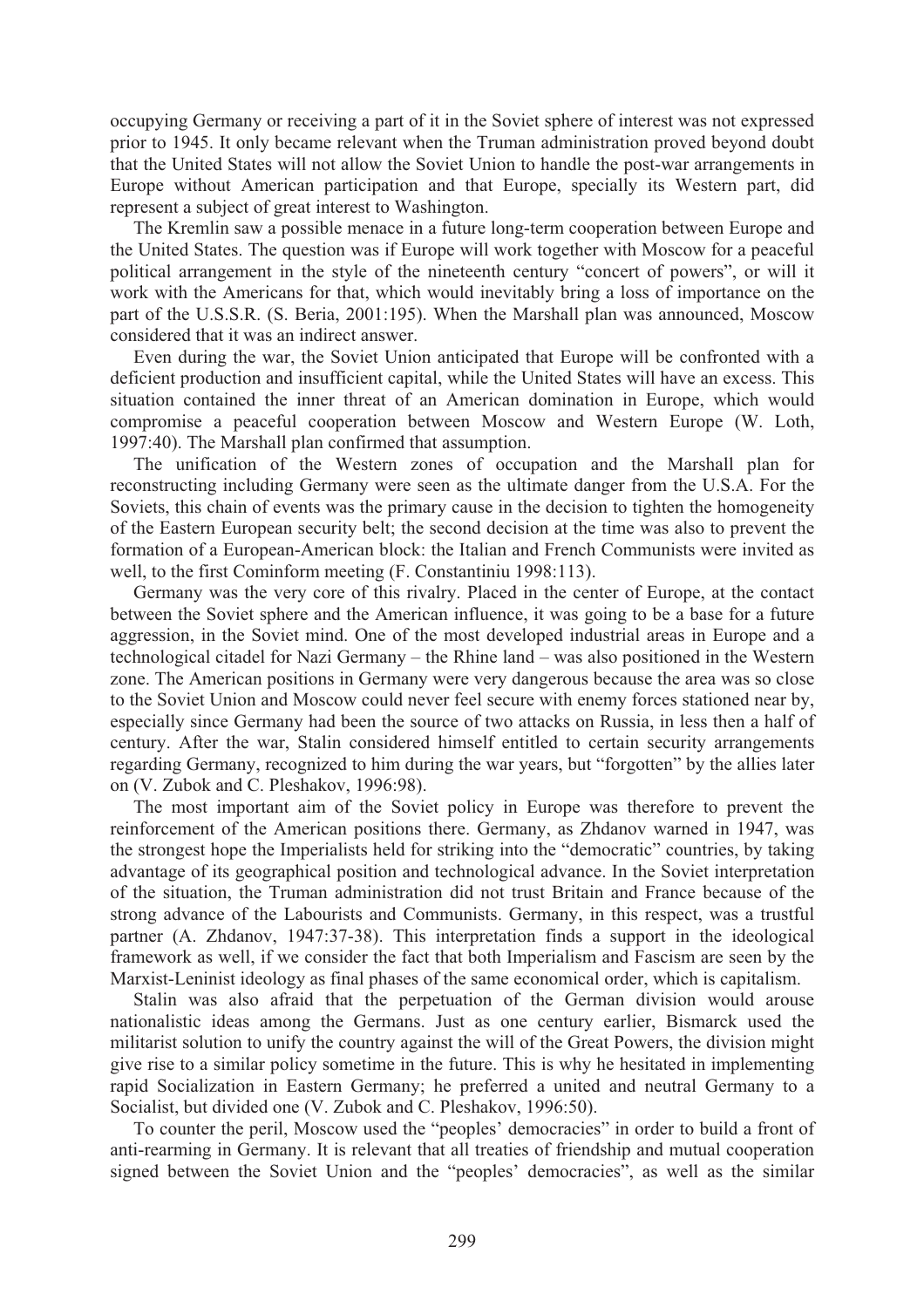treaties signed among these countries on bilateral bases, included a special article on this issue. The article, in a standard formulation in all treaties, stated that the two parties will act together in countering a potential attack from Germany or any of its allies (Scânteia, 1948: no.1023).

 The article and the entire political approach it involved was meant to perpetuate the fear of a German aggression, which was traditional in some Central European countries and therefore to justify the mobilization. Both Poland and Czechoslovakia lost territories in the past due to German agressions and won territories after the war, due to German defeat. Therefore, both countries were very suspicious of a German resurrection. Moscow cunningly exploited such historical traumas in order to bring Germany's neighbors to obedience (H. Seton-Watson, 1961: 360). Beyond that, there was a larger geopolitical vision pursuing the destruction of what had become known as "Mitteleuropa", a political and strategic space, with cultural and geographical features, that obstructed Moscow's way towards the West. "Mitteleuropa" was a long-established area of German influence.

 By ripping apart the Central European countries from Germany and excluding Germany from Central Europe, the Soviet Union was removing a great obstacle between Moscow and the West. "Mitteleuropa" was an obstacle for the Soviet policy because it could have been an alternative center of power, a geopolitical space at its very borders that escaped its political control in the past and was a direct source of aggression.

 The opposition between Germany on one hand and Poland, Czechoslovakia and Hungary on the other hand broke "Mitteleuropa" into two different parts. Western Germany was going to be attached to the Western European geopolitical space and the other Central European countries were going to be attached to the Eastern European geopolitical space. Stalin was extremely resentful to spaces of traditional political convergence, which is why he also rejected Dimitrov's plan for a Federation of the Balkans (M. Djilas 1991:). The dismantling of these traditional political spaces served to a better manipulation of the entire area. He replaced the Balkans and Mitteleuropa as traditional geopolitical spaces with a Communist universalism which leveled any political affinities of the past. The main goal was to prevent the formation of possible poles of resistance against his absolute domination in the area.

 The satellites assumed this policy with enthusiasm, not only because of the Soviet pressure but also because the goal was common in this respect: any Western attack against the Soviet Union would inevitably have involved an attack upon these countries. The security of the Soviet hegemon was strictly connected with the satellites' security. In Romania, Gheorghiu-Dej forewarned in 1948 that the American policy towards Germany is nothing but the preparation of a future attack.

 The United States, informed Dej, is building economical and financial ties all around Europe only with the purpose of manipulating these states in belligerent actions against the "democratic" countries. Their refuse to allow a peaceful unification of Germany is the best evidence that the United States has other plans for Germany, directed against the Socialist countries (Gh. Gheorghiu-Dej, 1948:7).

 To achieve its goal of preventing the German integration in Western economical and political institutions and the development of a strong West-German state, the Soviet Union also used the pacifist movement which emerged right after the war. The pacifist movement was more of an instrument in promoting Soviet foreign interests. In the case of Germany, the Soviet interest converged with the ambitions of the international pacifist movement regarding the fight against rearming of any kind. Moscow interpreted this as fighting against German rearming and the satellites embraced this orientation and became very active in the pacifist organization (M. Shulman, 1963:80-81).

 By promoting pacifism, the Soviet Union intended to help prevent or delay a possible war as long as it wasn't fully recovered after the previous one. It was also a mean to influence the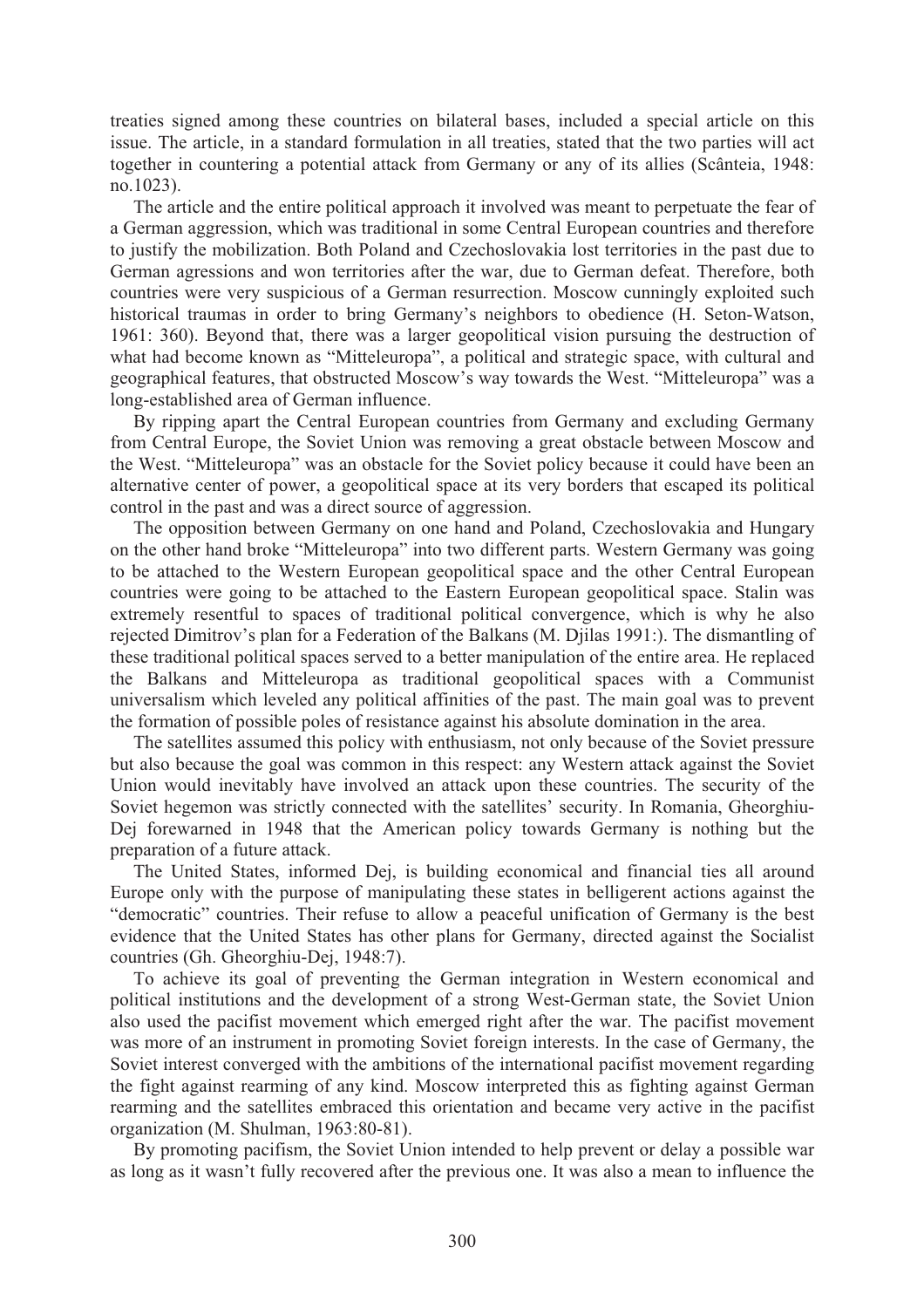policies of Western European parties, faced with great pressure from the public opinion against increasing military expenditures. The strongest bulwark of pacifism and implicitly of Soviet propaganda for pacifism was France, where the rearming of Germany touched sensitive national issues. The foreign propaganda of all "peoples' democracies" easily embrace the pacifist discourse and these countries become very active in the international organization. One Congress was even held in Prague.

# **The framework of Socialist solidarity**

The "peoples" democracies" held privileged relations among themselves, as well as with the Soviet Union. As mentioned before, right after 1947, all the states under Soviet influence signed a series of treaties with the Soviet Union and with all their neighbors, mentioning almost the same standard obligations: to help each other in case of an aggression from Germany or its allies, to consult each other in matters of foreign policy and to work together for the mutual benefits of constructing socialism (Scânteia, 1948:no.1023).

 Although unity and cohesion were the focal point of the defense against any Imperialist aggression, as the Soviet optic described the situation, it is a paradox that unity was obtained through isolation. All the "peoples' democracies" were tied together by treaties of friendship intended to maintain the cohesion, all these treaties were only bilateral. A country could only sign a treaty of friendship only with one neighbor at a time. At state level, the intensity of the political relations dramatically decreased after 1947-1948, being dimly replaced with connections at party level. The unity was preserved through Soviet mediation, in order to prevent a coalition among these countries and to tighten the control Stalin had over them.

The Soviet policy towards Eastern Europe seems to be oscillating with great ability – at least during Stalin' time – between encouraging cooperation and isolation at the same time. Close relations between the local Communists in the satellites were not desirable from Stalin's point of view, but the cooperation was necessary, on the other hand.

 The "peoples' democracies" had to develop a micro-universe of their own in politics, economy and culture, as a surrogate for the international community from which they were more or less excluded, due to international anxiety. This micro-universe had to be able to supply all the economical and commercial needs of its members, without – or with as little as possible – Western assistance.

 The system desired by Moscow was composed of very strong and active economical and cultural bonds at state level, but with very slight political connections on state and party levels, as to avert an antagonistic coalition. The political relations between the satellites were always interceded by Moscow (Z. Brzezinski, 1967:117). The apprehension against the formation of alternative centers of power grew stronger after the divergence with Tito.

 The dissociation between state and regime was the key to building a tight system of relations, because the relations between the "peoples' democracies" were the basic structure of the "Socialist camp", and this structure was controlled through the Communist parties. In the Stalinist views, the state was merely an instrument of power in the hands of the Communists which was to be used for the goal of remodeling the society during the construction of Socialism and also to defend the conquests of the proletarians, when danger emerged from the outside (I. Stalin, 1951:45).

 The Soviet Union needed raw materials and industrial products for the post-war reconstruction and all the Central and Eastern European states were in the same position (S. Beria, 2001:231). Given the aggravation of the international conflict after 1947, the main problem faced by the reconstruction was the absence of capital. The great Western finances became inaccessible for the U.S.S.R. and its satellites, especially after discarding the Marshall plan. The alternative was to increase mutual relations inside the Socialist community in order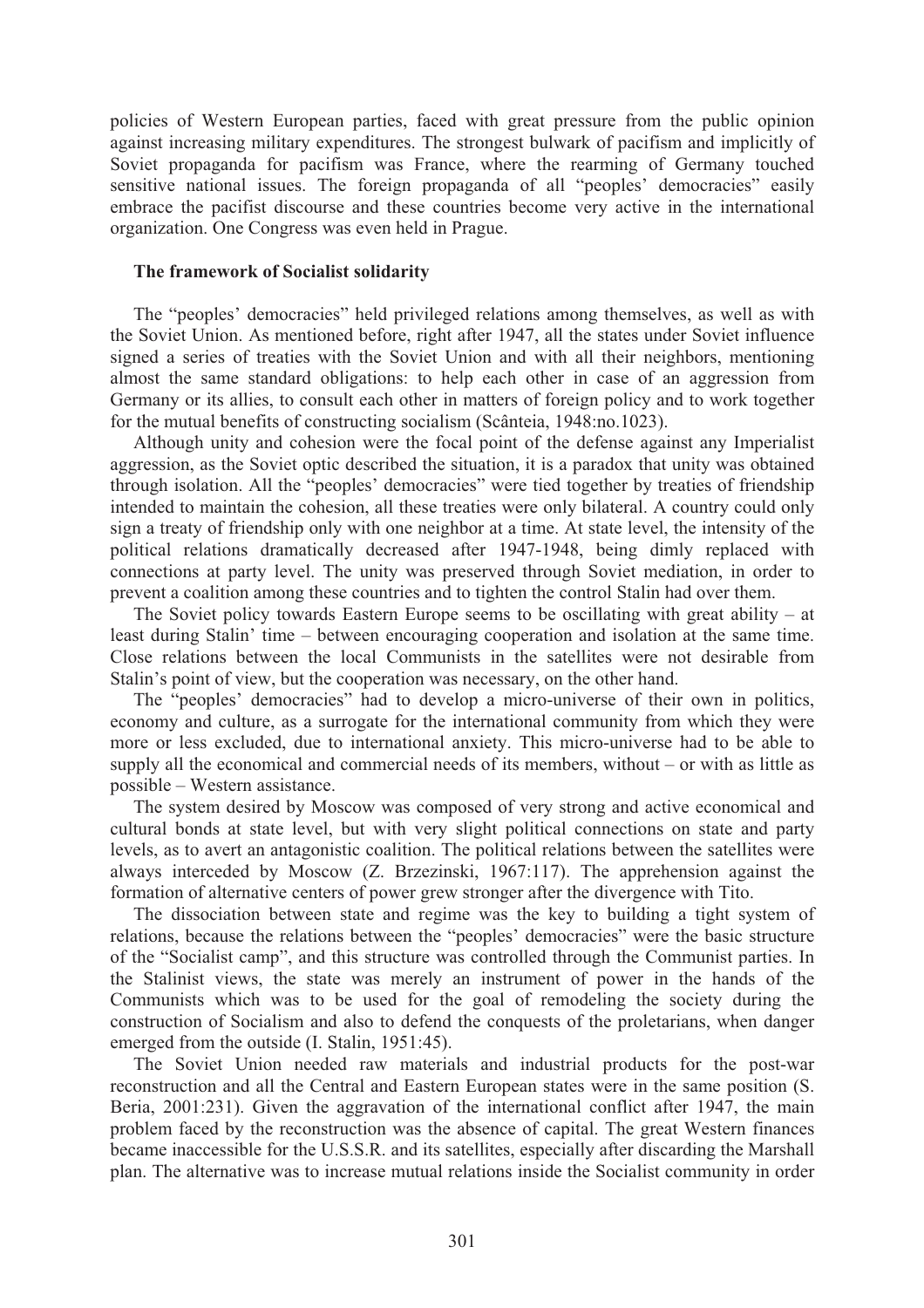to compensate each other's needs, in a closed circuit based on political reason (J.F. Soulet, 1998:26).

 As Georgi Dimitrov conveyed in January 1948 on the occasion of the Romanian-Bulgarian Treaty of Friendship, the role of that Treaty as well as the role of all other similar treaties signed between "peoples' democracies", is the mutual help that all Socialist countries must give to each other in order to support the development of economy and the progress of society. Dimitrov recalled that this part of Europe had been slave to Western capitals in all its modern age and only by helping each other, the nations in this area will be able to progress and develop economically so that they would break free from the chains of Imperialist suppress, under the flag of Socialism (Scânteia, 1948: no.1025).

 Gheorghiu-Dej also stressed, on every occasion, the great significance of the help given by the Soviet Union and the "peoples' democracies" in building Socialism and overcoming the economical backwardness of the past. In all fields of economical development, the Soviet Union granted an important technological and financial support, as an example of Socialist internationalism (Gh. Gheorghiu-Dej, 1954:18-19).

 The propaganda persevered in presenting the relations with the Soviet Union as an example of the new type of foreign relations established by the regime, in which help is granted on "brotherly" reasons, to assist the development of a "democratic" country, with no selfish motivations. It was an attempt to obtain legitimacy and public support for a privileged relationship that enjoyed no popularity at all and to justify the close partnership as being rightful.

 Some political scientists argued that this terrible fever of industrialization which accentuated the dependence on Moscow for technology and expertise was motivated not only by the emulation of the Stalinist industrial model but also by an implicit need to overcome underdevelopment, traditional in most parts of Eastern Europe. From this perspective, Stalinism itself can be defined as a strategy of overcoming underdevelopment (S. Brucan, 1992:9). This would also explain how industrialization became as popular as to offer the regime some support.

#### **REFERENCES**

- Apostol, Gheorghe, 1951, *Țara nostră e casa noastră*, București: Colectia Societătii pentru Răspândirea Stiintei
- Arendt, Hannah, 1994, *Originile Totalitarismului*, Bucuresti: Editura Humanitas
- Betea, Lavinia, 1997, Alexandru Bârlădeanu despre Dej, Ceaușescu, Iliescu, București: Editura Evenimentul Românesc
- Brucan, Silviu, 1992, *Generatia irosită, Memorii*, Bucuresti: Editurile Universul și Calistrat **Hogas**
- Brzezinski, Zbigniew, 1967, *The Soviet Block. Unity and Conflict*. Cambridge: Harvard University Press
- Beria, Sergo, 2001, *Beria, My Father. Inside Stalin's Kremlin*, London: Gerald Duckworth
- Burdjalov, E., 1948, *Importanța internațională a experienței istorice a Partidului Bolșevic,* Probleme externe, no. 6, October 1948, p. 7-21
- Cătănuș, Dan, 2002, *Relațiile externe ale României și influența factorului sovietic asupra acestora în primele dou! decenii postbelice*, Studii i Materiale de Istorie Contemporană, vol I/2002, p. 201-236